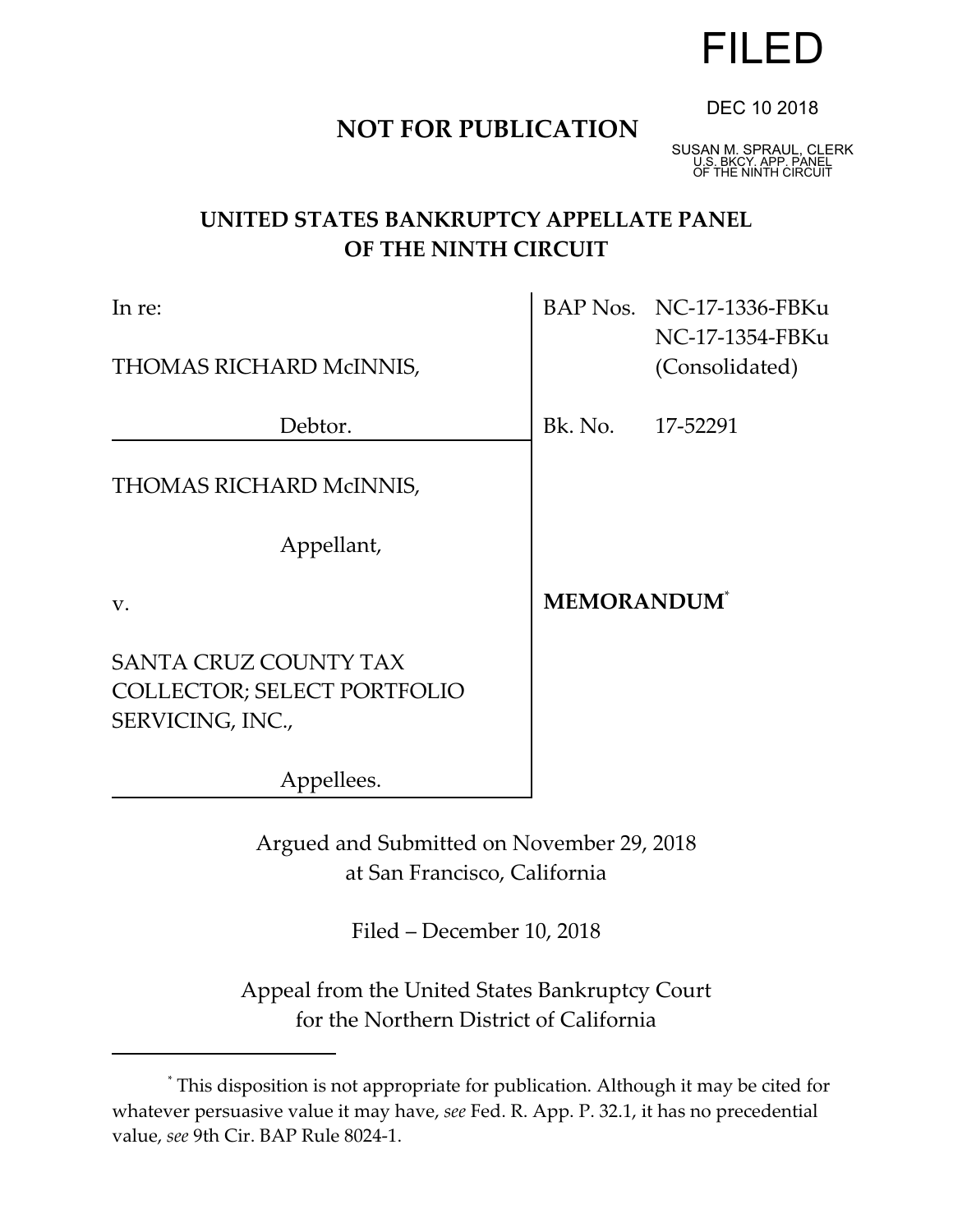Honorable Stephen L. Johnson, Bankruptcy Judge, Presiding

 $\overline{a}$ 

 $\overline{a}$ 

Appearances: Appellant Thomas Richard McInnis, pro se, on brief; Jessica Claudine Espinoza argued for appellee Santa Cruz County Tax Collector.

Before: FARIS, BRAND, and KURTZ, Bankruptcy Judges.

## **INTRODUCTION**

Chapter  $13^1$  debtor Thomas Richard McInnis appeals from the bankruptcy court's orders denying an extension of time to file his schedules, denying an extension or imposition of the automatic stay, and dismissing his case with a two-year bar on refiling. He argues that the bankruptcy court failed to consider his emotional, physical, and financial condition when it dismissed his case – his twelfth bankruptcy case since 2008 and his fourth case within a year. Despite his extensive history of failed bankruptcy cases, he claims that he is now ready and willing to complete the bankruptcy process. The bankruptcy court did not err when it refused to credit this assertion.

We AFFIRM.

 $1$  Unless specified otherwise, all chapter and section references are to the Bankruptcy Code, 11 U.S.C. §§ 101-1532, and all "Rule" references are to the Federal Rules of Bankruptcy Procedure.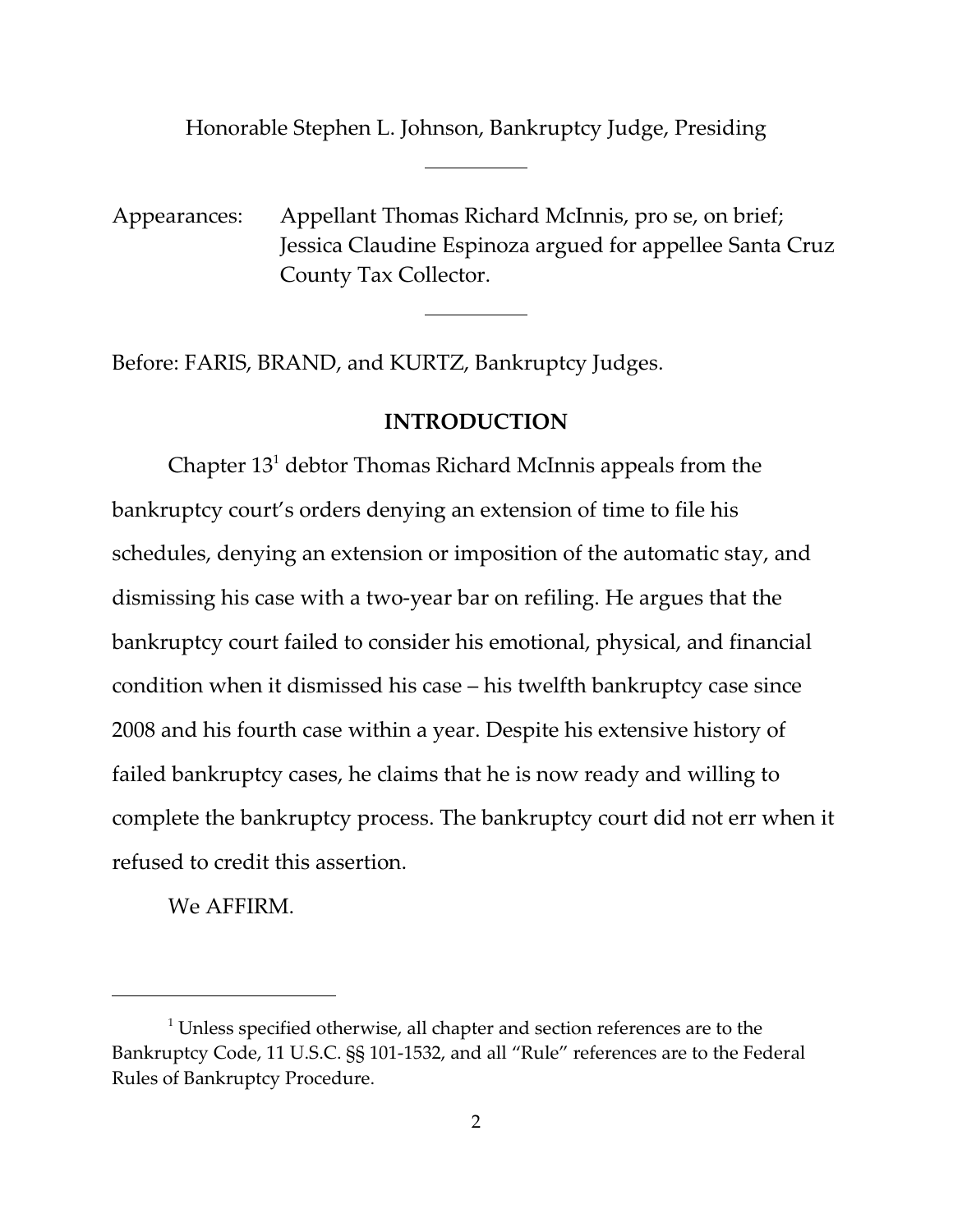#### **FACTUAL BACKGROUND**<sup>2</sup>

#### **A. Mr. McInnis' history of bankruptcy filings**

Since 2008, Mr. McInnis has filed twelve bankruptcy petitions, all of which were dismissed. Including the present case, his five most recent cases were dismissed for failure to file required documents.

Mr. McInnis claims that his string of bankruptcy filings was due to the economic recession and a conspiracy against him perpetrated by the local government. Prior to July 2015, he filed seven bankruptcy petitions, which he claims "were due to the great recession.]" Then, he was arrested in July 2015 on unspecified criminal felony charges, and he explains that "all of my [subsequent] bankruptcies were due to the county trying to steal my lots without legal notification[,]" perhaps as "political retribution" for an unsuccessful campaign for county supervisor. He represented that the criminal charges were dismissed by the district attorney in January 2018, $3<sup>3</sup>$ but that he has had to travel between California and Nevada to care for his ailing father. He claims that the multiple bankruptcy filings were necessary "to save my real property from a fire sale by virtue of an unnecessary foreclosure or illegal tax seizure of my real property."

 $^2$  We exercise our discretion to review the bankruptcy court's docket, as appropriate. *See Woods & Erickson, LLP v. Leonard (In re AVI, Inc.)*, 389 B.R. 721, 725 n.2 (9th Cir. BAP 2008).

 $^3$  Based on Mr. McInnis' motion to continue oral argument in this appeal, it appears that the criminal charges are still pending.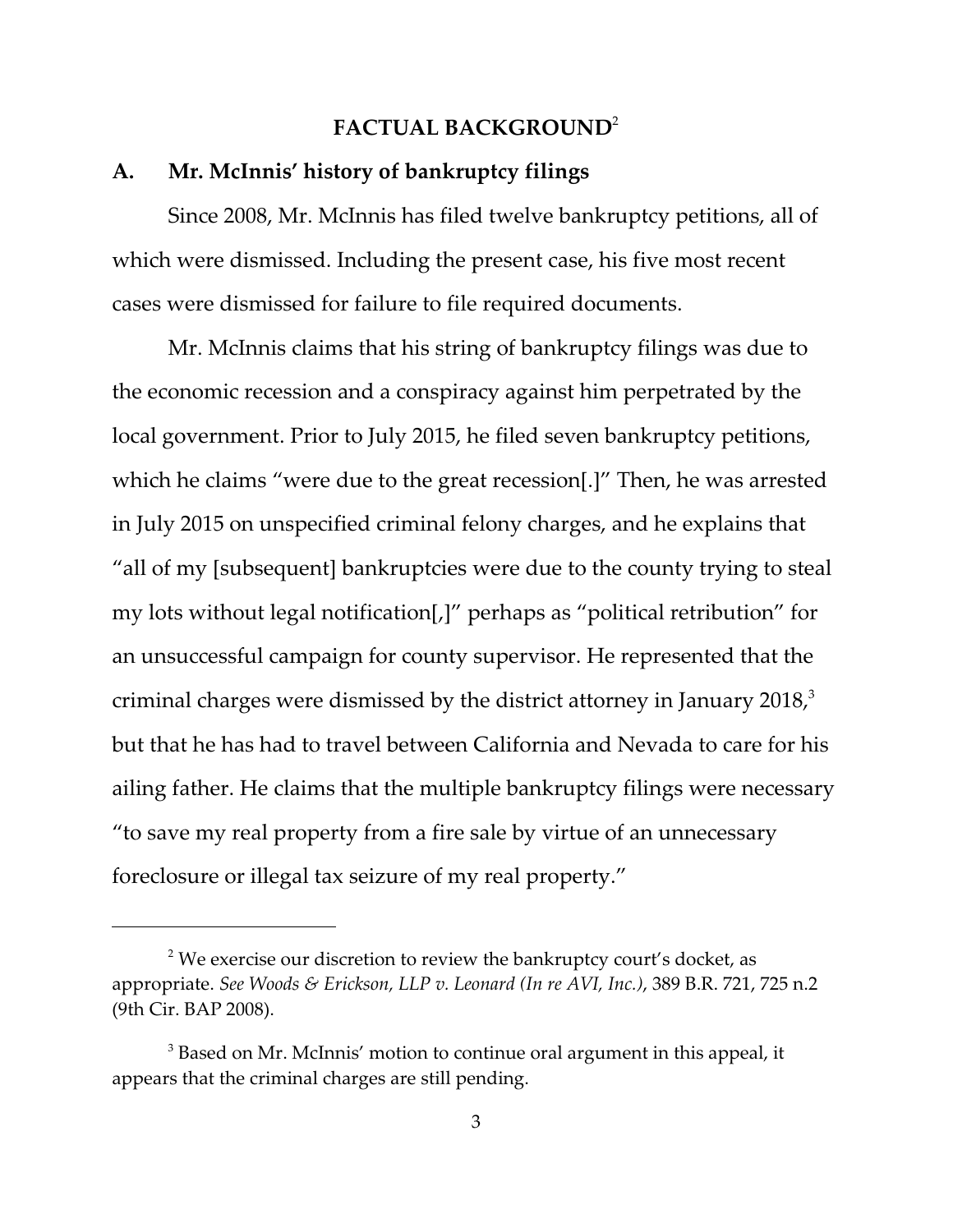#### **B. Mr. McInnis' tax-defaulted properties**

Mr. McInnis owns two empty lots in Aptos, California (the "Subject Lots"). According to appellee Santa Cruz County Tax Collector (the "County"), Mr. McInnis has not paid any property taxes on the Subject Lots since 2007. The Subject Lots were declared tax-defaulted $^4$  in July 2007.

In 2011, the County obtained the power to sell the Subject Lots and scheduled the properties for auction in 2014. The County represented that it attempted to sell the Subject Lots four times since 2014, but each time, Mr. McInnis filed a bankruptcy petition to hinder or delay the sale.

The most recent sale was scheduled for September 22, 2017. The County notified Mr. McInnis that the Santa Clara County Board of Supervisors would purchase the Subject Lots unless he redeemed the properties by 5:00 pm on that date. $^5$  At that time, he owed a combined total of approximately \$100,000 in delinquent property taxes on the Subject Lots.

#### **C. The present bankruptcy case**

Mr. McInnis filed a skeletal chapter 13 bankruptcy petition two days

<sup>&</sup>lt;sup>4</sup> Section 126 of the California Revenue and Tax Code defines "tax-defaulted property" as "real property which is subject to a lien for taxes which, by operation of law and by declaration of the tax collector, are in default and from which the lien of the taxes for which it was declared tax-defaulted has not been removed." Cal. Rev. & Tax. Code § 126.

 $^5$  The amount necessary to redeem property is the sum of "(a) The total amount of all prior year defaulted taxes[;] (b) Delinquent penalties and costs[;] (c) Redemption penalties[; and] (d) A redemption fee . . . ." Cal. Rev. & Tax. Code § 4102.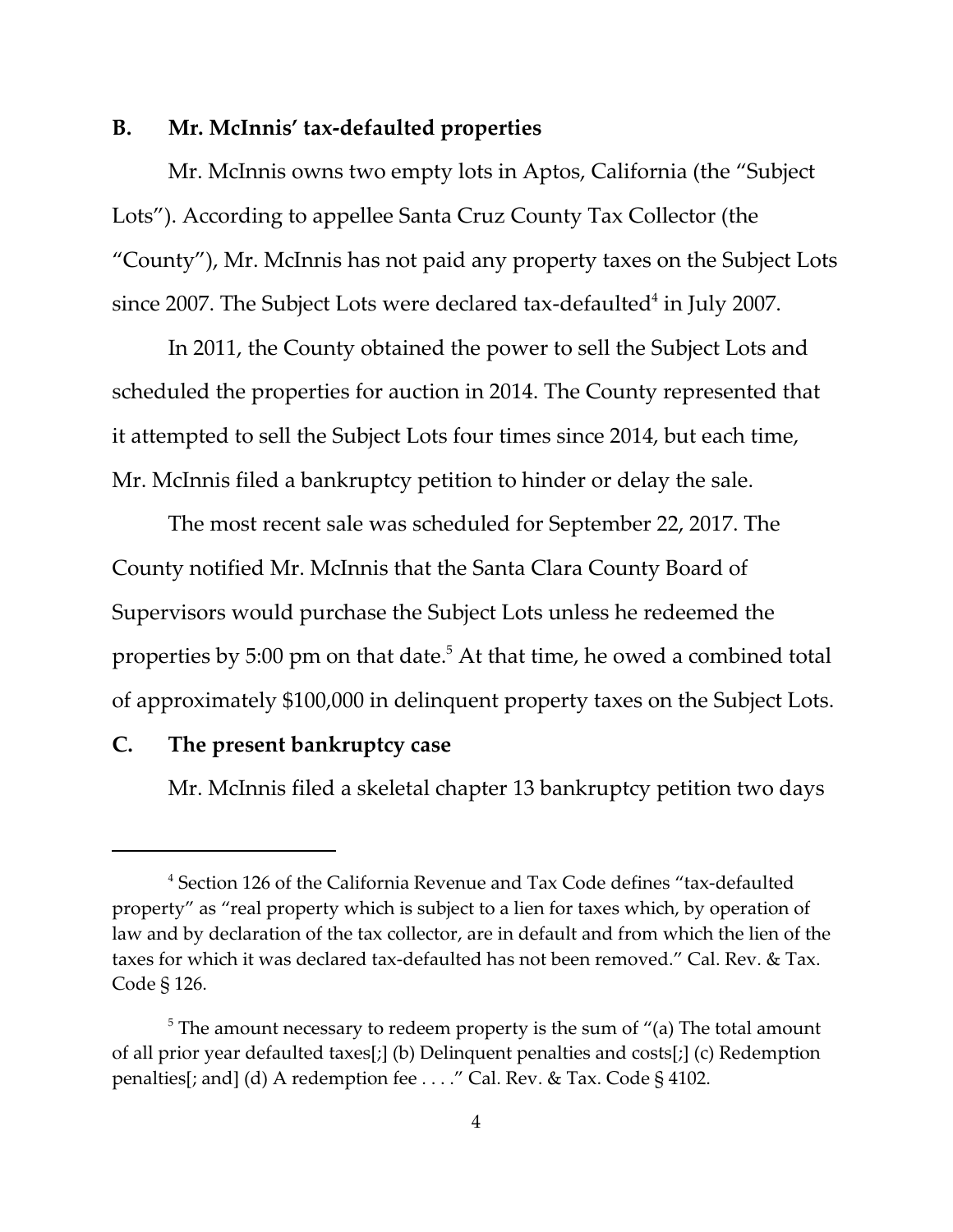before the scheduled sale of the Subject Lots. $^{\rm 6}$  It was his fourth bankruptcy filing within the past year. He did not file his schedules, statement of financial affairs, statement of current monthly income, calculation of disposable income, or chapter 13 plan. The bankruptcy court ordered him to file those documents within fourteen days or risk dismissal.

#### **D. The motion to impose or extend the automatic stay**

On September 22, 2017, Mr. McInnis filed a motion to impose or extend the automatic stay ("Motion to Impose Stay"). He explained, "I have filed several bankruptcies in the past year but I was unable to complete the process because I was busy working and caring for my ailing father, so the automatic stay . . . might not go into place." He further stated that his most recent petition "was prepared and filed in an expedited manner to stop a last minute unnecessary foreclosure sale of his home on September 20, 2017 and an illegal tax sale of the debtor's empty lots scheduled on or after September 22, 2017."

Mr. McInnis explained that his father had various health problems and only recently moved to California, where Mr. McInnis could better care for him. He stated that his father would live in an RV on the Subject Lots and contribute toward the payment of back taxes. He promised that he

 $^6$  In apparent anticipation of the sale, Mr. McInnis transferred a ten percent interest in the Subject Lots, without consideration, to Tami Lee Davis on September 7, 2017. Ms. Davis also filed a chapter 13 petition on the same day as Mr. McInnis.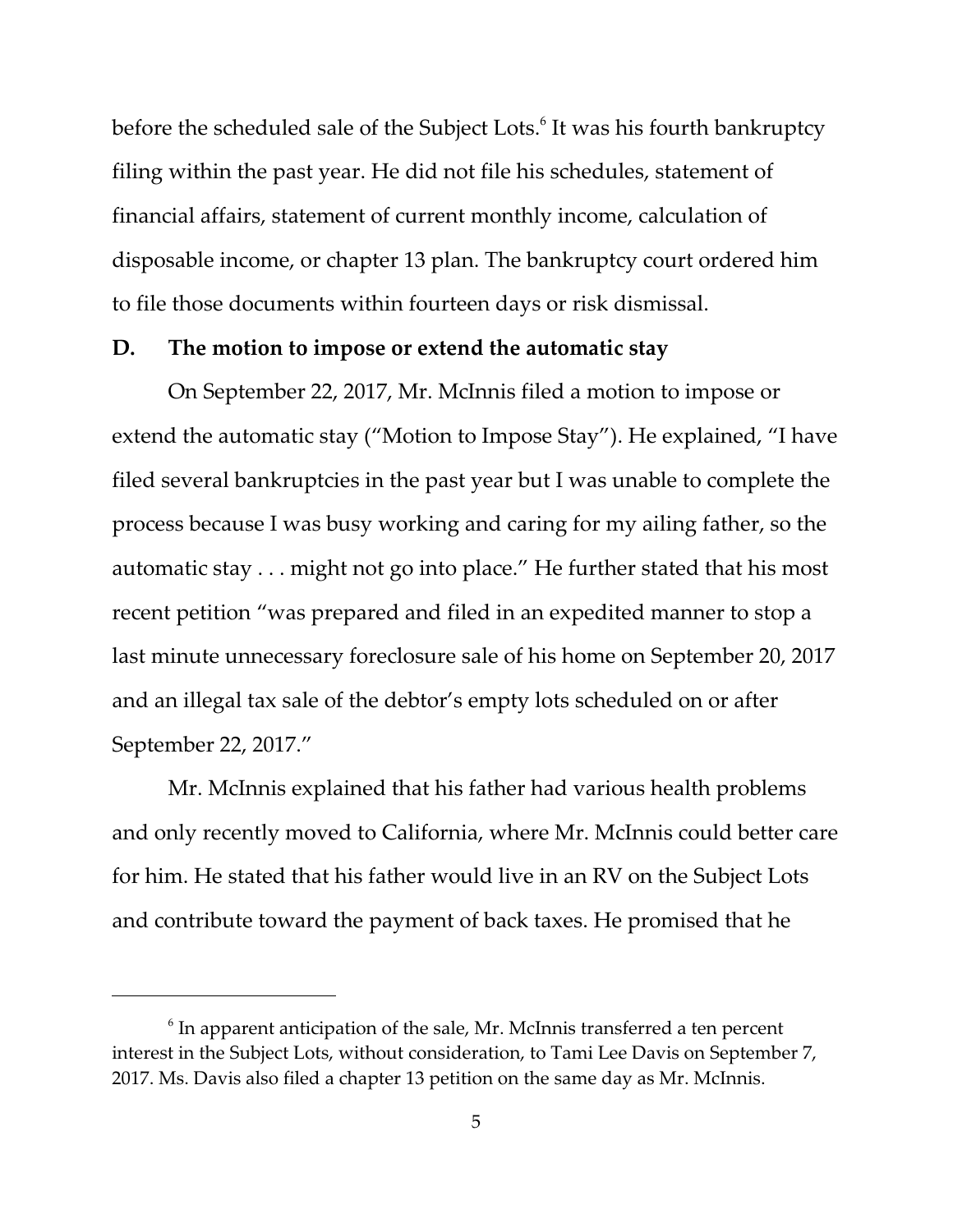would "complete [his] schedules and get them filed with the court on time . . . ."

The County filed an opposition to the Motion to Impose Stay and asked the bankruptcy court to confirm that the automatic stay was not in effect under  $\S 362(c)(4)(A)(I)$  because Mr. McInnis had more than two bankruptcy cases dismissed within the previous year. The County also requested that the court decline to impose the automatic stay because Mr. McInnis did not file his petition in good faith.

#### **E. The motion to extend the filing deadline**

While the Motion to Impose Stay was pending, Mr. McInnis filed a motion requesting a forty-five day extension of time to file his schedules and other documents ("Motion to Extend Deadline"). He stated that he was working and caring for his father so "was unable to gather all the necessary documents for completing the chapter 13 schedules, statement of affairs, plan, and other information and documents . . . when the petition was filed."

Two days later, the bankruptcy court denied the Motion to Extend Deadline ("Deadline Extension Order"). It stated that, "[g]iven Debtor's numerous bankruptcy case filings, the court does not find that Debtor's reason for extension of time is credible . . . ." It noted that Mr. McInnis had filed eleven other cases and had "failed to disclose all prior cases on his voluntary petition."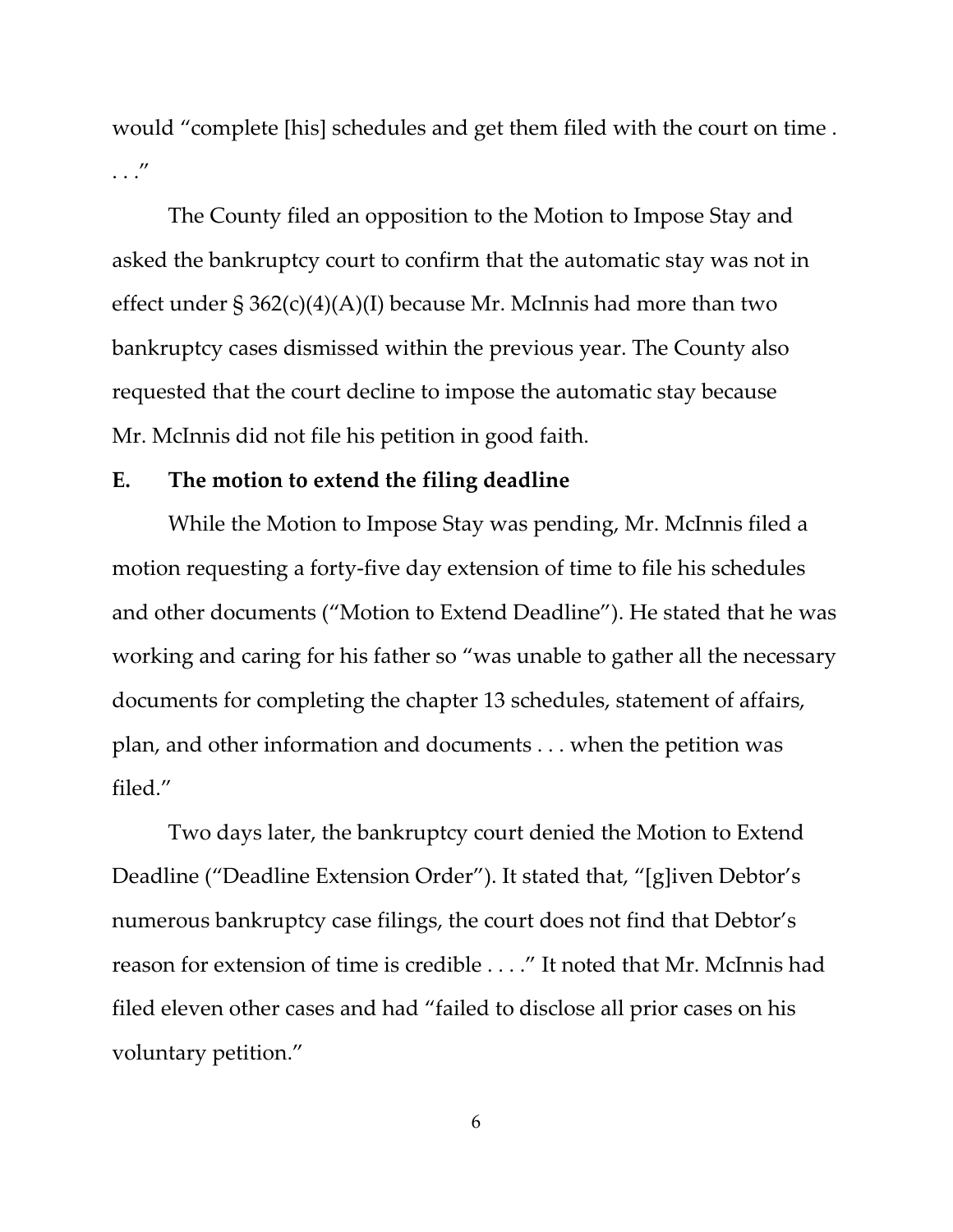The bankruptcy court also issued an order ("OSC") for Mr. McInnis to appear and show cause why the court should not dismiss his case with a two-year bar on refiling.

## **F. Hearing on the OSC and Motion to Impose Stay**

The bankruptcy court held a hearing on the OSC and the Motion to Impose Stay.<sup>7</sup> Mr. McInnis repeated his arguments in his filings: that the recession had hurt his finances and that he had struggled to care for his father. However, he stated, "I would love the opportunity to go through this process with the Bankruptcy Court because I now have my dad's medical issues under control."

The bankruptcy court first addressed the OSC. It told Mr. McInnis

 $^7$  Just before the hearing, Mr. McInnis filed a declaration with exhibits in support of the Motion to Impose Stay and Motion to Extend Deadline (even though the latter had already been denied). He argued that the County's sale of the Subject Lots was improper and that the County Board of Supervisors was attempting to acquire the Subject Lots at a "fire sale," rather than pay the fair market value.

He "apologize[d] for all [his] past bankruptcy filings," but explained that he did so "in an emergency to protect [his] asset from being stolen for 20 cents on the dollar." He said that his father agreed to sell his residence in Nevada and loan Mr. McInnis \$97,000 to pay the delinquent property taxes, but only if the bankruptcy court imposed a stay for sixty days.

At the hearing, the bankruptcy court acknowledged that it had reviewed the declaration and exhibits and stated that they were essentially "duplicative of what was included in the original motion to extend time, which is an explanation for the repeated filings and the sort of personal challenge that Mr. McInnis has faced. So I don't think there's anything new in it."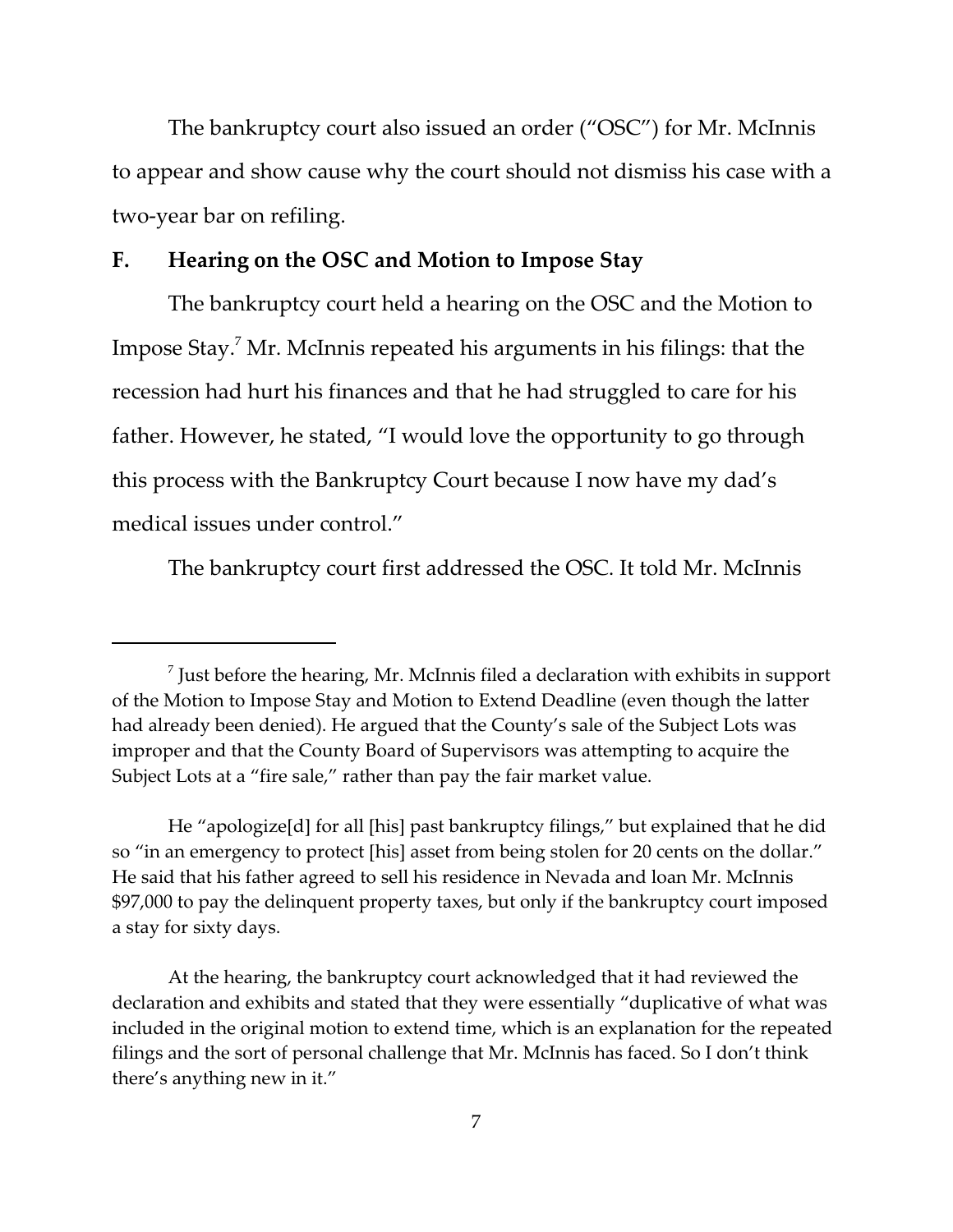that his case was "probably the worst case of abuse of the bankruptcy system that I've seen in quite some time that doesn't involve just flat out people lying on their schedules." It noted that Mr. McInnis had filed at least eleven bankruptcy cases and that "none of them have gone anywhere." Additionally, many of the previous cases were dismissed for Mr. McInnis' failure to file schedules, which indicated that "it's just a repeated pattern of you filing cases as soon as the County gets close to selling or dealing with property that's been tax defaulted . . . ." The court told Mr. McInnis that "the case doesn't look like you're filing in good faith."

Nor did the bankruptcy court see any hope of rehabilitation. It chastised Mr. McInnis for his multiple filings and noted that the creditor matrix listed only five creditors, none of which represented consumer debt. It stated, "[I]t just suggests to me that you're filing these cases repeatedly, solely to frustrate the County, and you just file them as – to get that stay that you think will apply. In this case, there actually wasn't a stay." Further, the court was suspicious of a prepetition transfer: "just before you filed the case, you transferred ten percent interest in this property to some third party, which really strongly suggests that you're attempting to hinder, delay or defraud your creditors."

The bankruptcy court stated that it would dismiss the case with a bar on refiling. It told him that if he needed to file a petition, he had to seek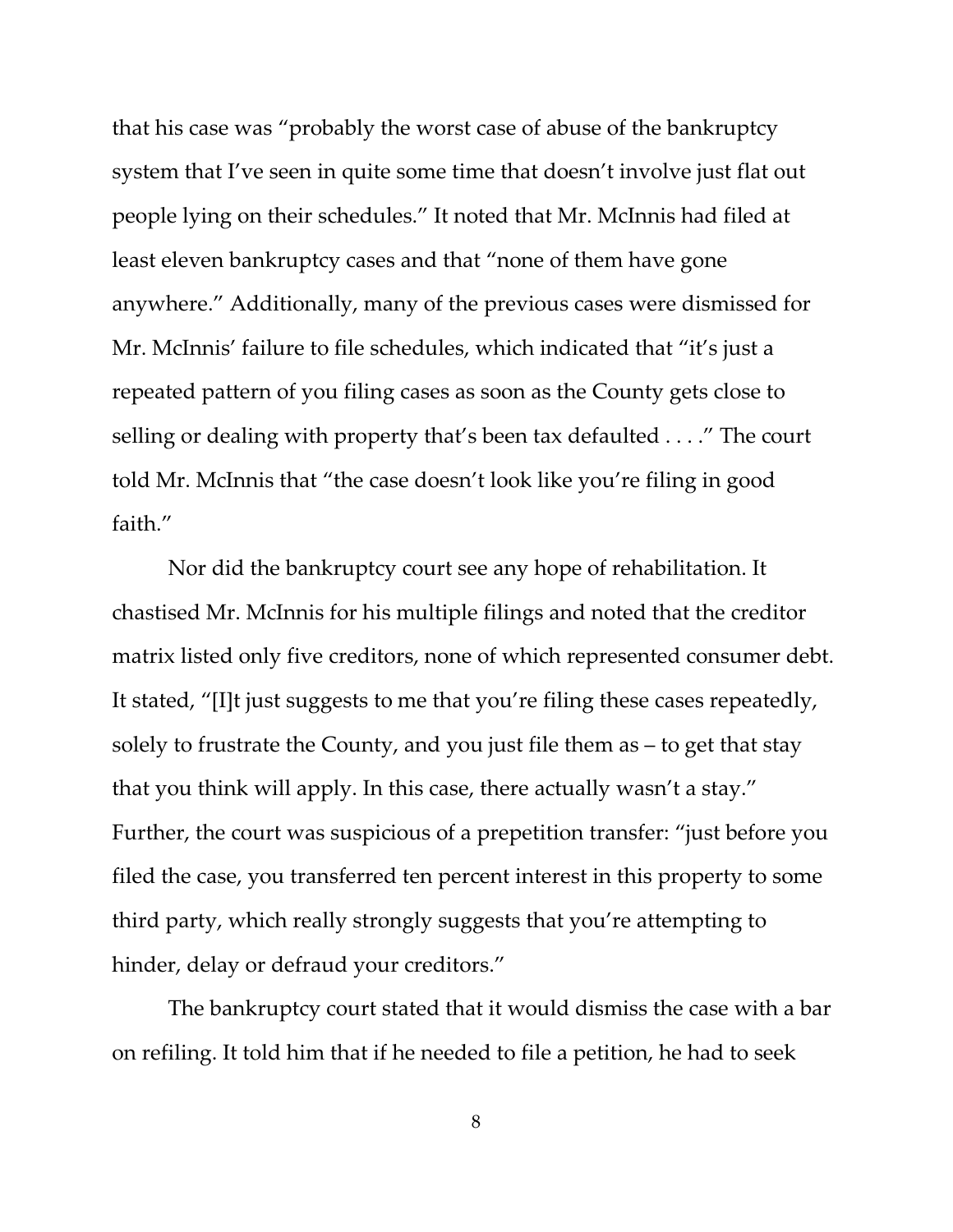approval from the court in advance.

In light of the dismissal, the bankruptcy court did not consider the Motion to Impose Stay, but it stated that, if it did, it would deny the motion because "it just doesn't make any sense on the facts of the case, so even if the case remained alive, you wouldn't have any benefit from it because you don't even have an automatic stay at this point, because you've applied for it; I haven't granted it; it's not there."

The bankruptcy court entered its order on the OSC ("Dismissal Order") dismissing the bankruptcy case with prejudice with a two-year bar on refiling. It ordered that Mr. McInnis "is barred for two (2) years, from the date of entry of this order, from filing a bankruptcy case in any chapter in the Northern District of California without prior court order authorizing such filing." It separately entered an order ("Stay Order") denying the Motion to Impose Stay as moot, given that the court dismissed the case.

Mr. McInnis timely filed his notice of appeal from the Dismissal Order, Stay Order, and Deadline Extension Order.

#### **JURISDICTION**

The bankruptcy court had jurisdiction pursuant to 28 U.S.C. §§ 1334 and  $157(b)(1)$  and  $(b)(2)(G)$ . We have jurisdiction under 28 U.S.C. § 158.

#### **ISSUES**

(1) Whether the bankruptcy court erred in dismissing Mr. McInnis' case with a two-year bar on refiling.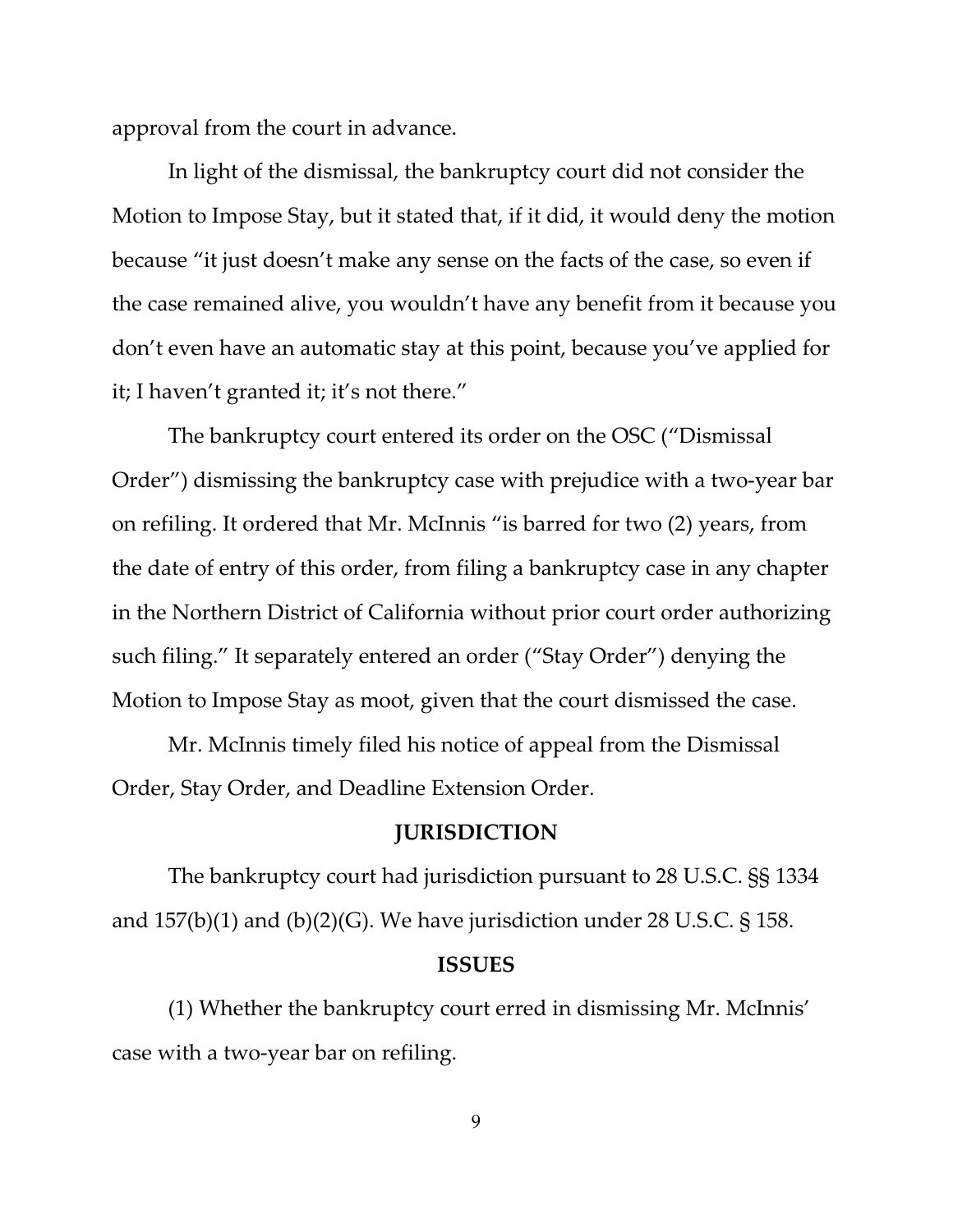(2) Whether the bankruptcy court erred in denying the Motion to Extend Deadline.

(3) Whether the bankruptcy court erred in denying the Motion to Impose Stay.

#### **STANDARDS OF REVIEW**

We review the bankruptcy court's decision to dismiss a case under an abuse of discretion standard. *Marshall v. Marshall (In re Marshall)*, 721 F.3d 1032, 1045 (9th Cir. 2013); *Sullivan v. Harnisch (In re Sullivan)*, 522 B.R. 604, 611 (9th Cir. BAP 2014). The decision to dismiss a bankruptcy case with prejudice and impose a filing bar is also reviewed for an abuse of discretion. *Leavitt v. Soto (In re Leavitt)*, 171 F.3d 1219, 1226 (9th Cir. 1999).

 We similarly review for an abuse of discretion the bankruptcy court's ruling regarding extensions of time to file documents. *Nunez v. Nunez (In re Nunez)*, 196 B.R. 150, 155 (9th Cir. BAP 1996); *see Tillman v. Danielson (In re Tillman)*, BAP No. CC-07-1432, 2008 WL 8462961, at \*1 n.7 (9th Cir. BAP July 17, 2008) (applying Rule 9006(b) standard to Rule  $1007(c)$ ).

We apply a two-part test to determine whether the bankruptcy court abused its discretion. First, we consider de novo whether the bankruptcy court applied the correct legal standard. Then, we review the bankruptcy court's factual findings for clear error. *In re Sullivan*, 522 B.R. at 611 (citing *United States v. Hinkson*, 585 F.3d 1247, 1261-62 (9th Cir. 2009) (en banc)).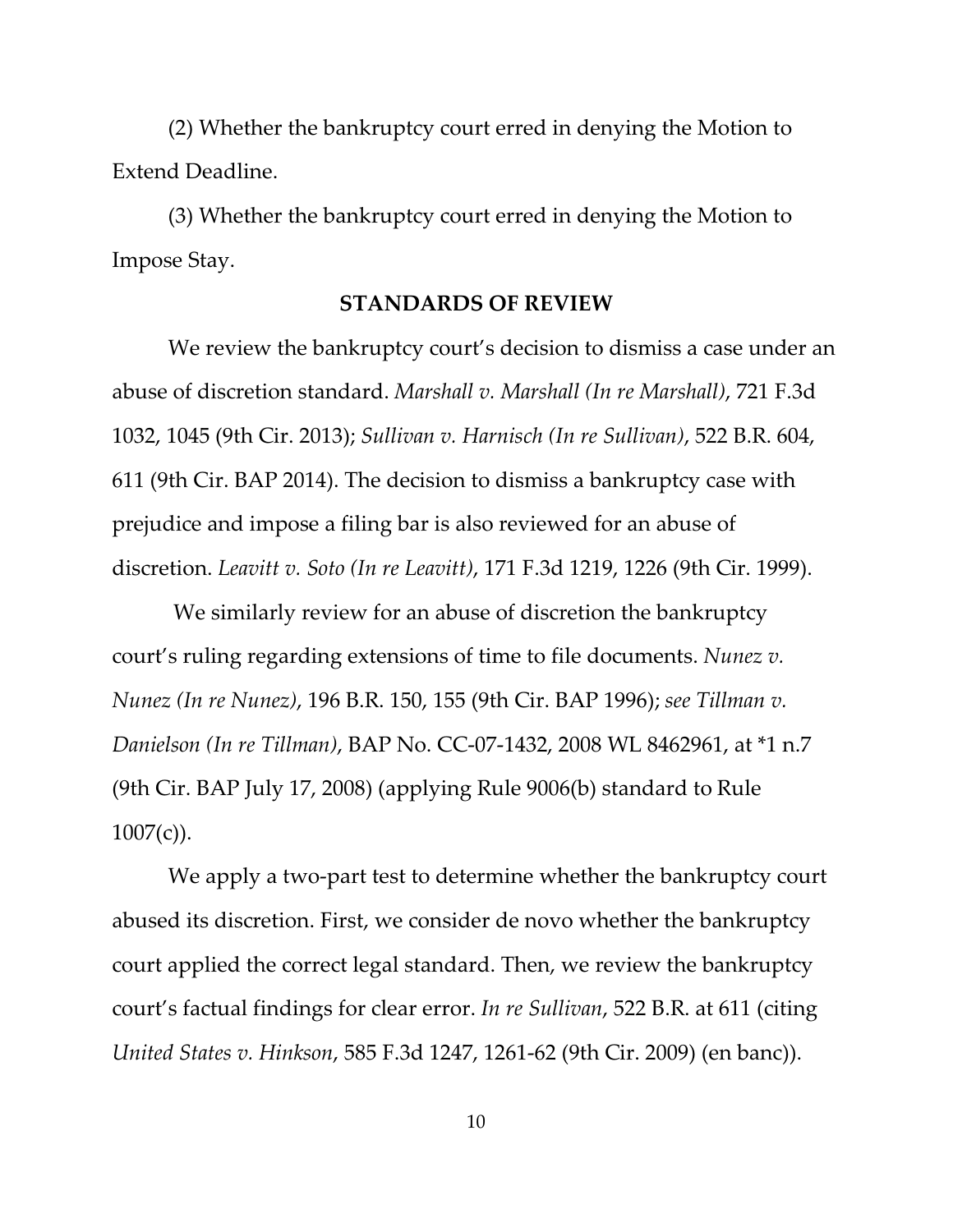We must affirm the bankruptcy court's factual findings unless we conclude that they are illogical, implausible, or without support in the record. *Id.* at 612 (citing *Hinkson*, 585 F.3d at 1262).

The bankruptcy court's "mootness determination is reviewed de novo, while the underlying factual determinations are reviewed for clear error." *Nat. Res. Def. Council v. Cty. of L.A.*, 840 F.3d 1098, 1102 (9th Cir. 2016). "De novo review requires that we consider a matter anew, as if no decision had been made previously." *Francis v. Wallace (In re Francis)*, 505 B.R. 914, 917 (9th Cir. BAP 2014) (citations omitted).

## **DISCUSSION**

On appeal, Mr. McInnis asks that we reverse the bankruptcy court's dismissal of his case, extend the deadline for him to file his bankruptcy documents, and impose or extend the automatic stay. He makes three arguments regarding the orders on appeal: (1) that the bankruptcy court failed to properly consider the evidence of his "emotional, physical, and financial situation," including his father's health and the impact of the recession, (2) that he is now able to complete the bankruptcy process, and (3) that he is properly using bankruptcy to protect himself against a "predatory creditor," the County.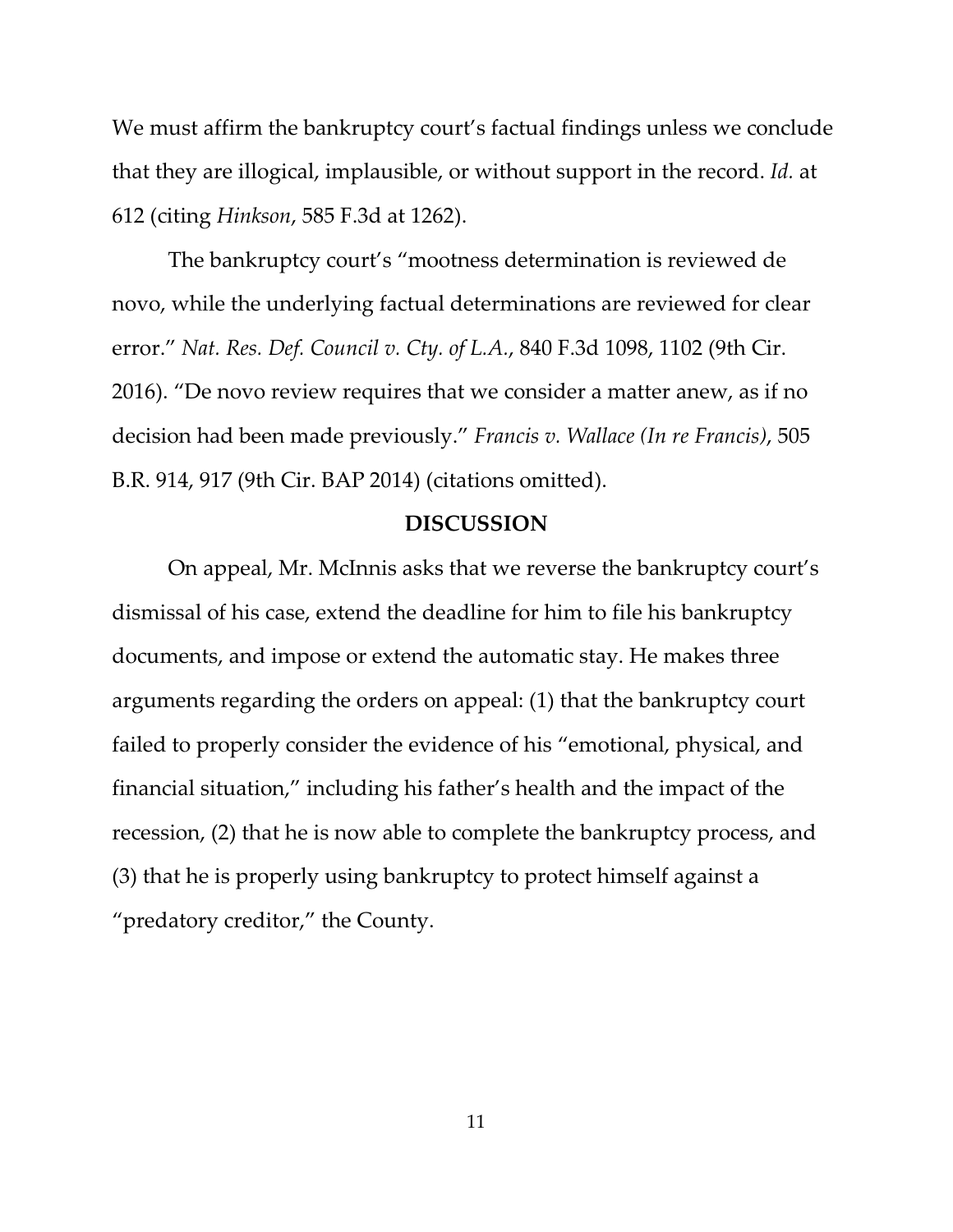**A. The bankruptcy court did not abuse its discretion in dismissing the chapter 13 case with a two-year bar on refiling.**

## **1. The bankruptcy court has discretion to dismiss a case sua sponte for abuse of process.**

In relevant part, § 1307(c) provides that, upon a party's motion, "the court may convert a case under this chapter to a case under chapter 7 of this title, or may dismiss a case under this chapter, whichever is in the best interests of creditors and the estate, for cause . . . ." The use of the word "may" indicates that dismissal of a case is within the discretion of the trial court. *See Schlegel v. Billingslea (In re Schlegel)*, 526 B.R. 333, 339 (9th Cir. BAP 2015).

"The Ninth Circuit has concluded that a debtor's bad faith in filing a chapter 13 petition is cause for dismissal under § 1307(c). In determining whether a chapter 13 petition has been filed in bad faith, a bankruptcy court must review the 'totality of the circumstances.'" *Ho v. Dowell (In re Ho)*, 274 B.R. 867, 876 (9th Cir. BAP 2002) (citing *Eisen v. Curry (In re Eisen)*, 14 F.3d 469, 470 (9th Cir. 1994)). The court may consider: "(1) whether the debtor misrepresented facts in her petition or plan, unfairly manipulated the Bankruptcy Code, or otherwise filed her chapter 13 petition or plan in an inequitable manner; (2) the debtor's history of filings and dismissals; (3) whether the debtor only intended to defeat state court litigation; and (4) whether egregious behavior is present." *Olson v. Van Meter (In re Olson)*,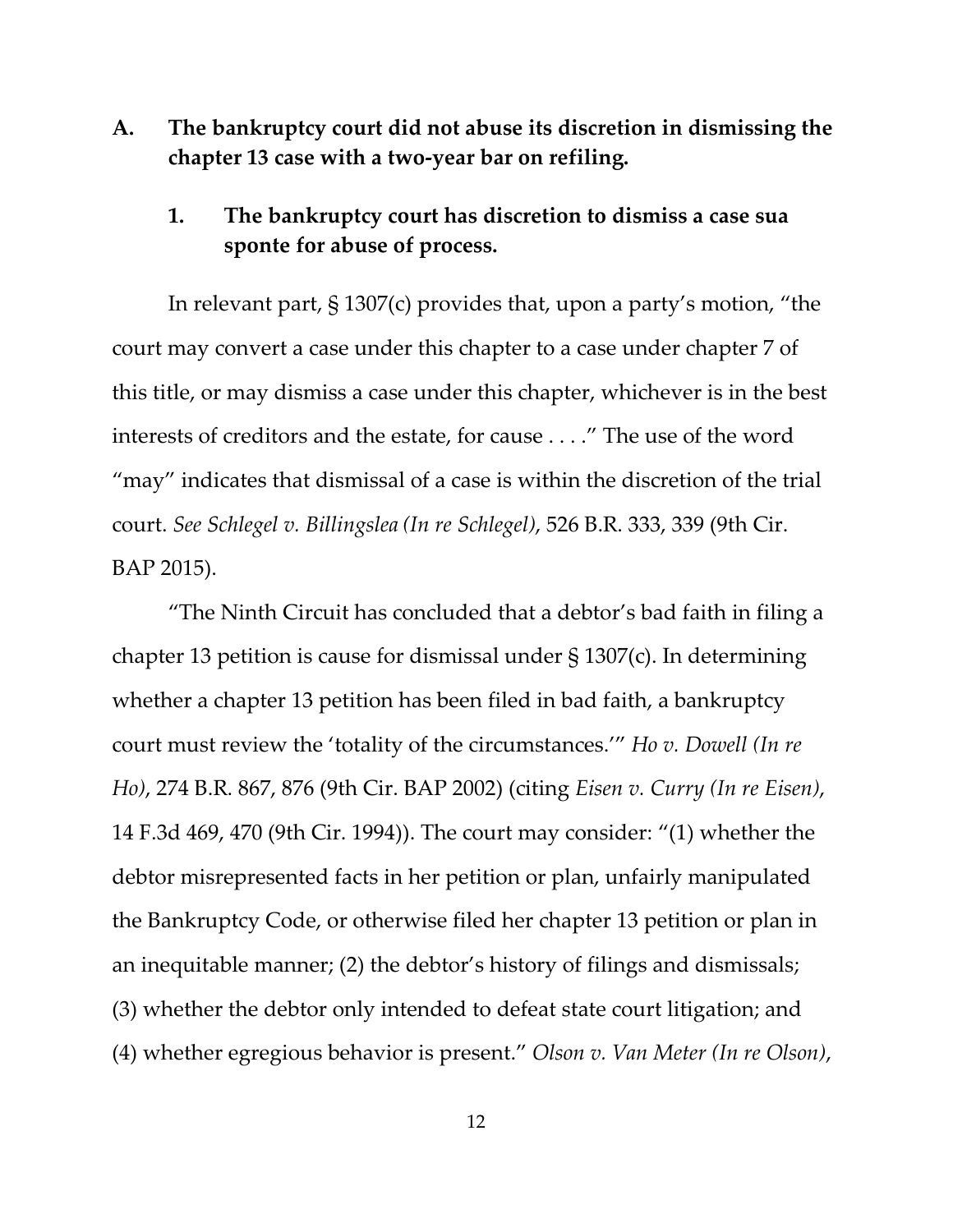BAP No. NV-17-1168-LTiF, 2018 WL 989263, at \*5 (9th Cir. BAP Feb. 5, 2018) (citing *In re Leavitt*, 171 F.3d at 1224).

When no party files a motion to dismiss, the court may dismiss a case on its own motion. Section 105(a) provides (in relevant part) that:

No provision of this title providing for the raising of an issue by a party in interest shall be construed to preclude the court from, sua sponte, taking any action or making any determination necessary or appropriate to enforce or implement court orders or rules, or to prevent an abuse of process.

§ 105(a). In other words, § 105(a) allows a bankruptcy court to dismiss a case sua sponte for abuse of process. *See Rosson v. Fitzgerald (In re Rosson)*, 545 F.3d 764, 771 n.8 (9th Cir. 2008) (stating that, although § 1307(c) provides for dismissal or conversion on request of a party in interest or the United States trustee, the bankruptcy court can do so on its own motion under § 105(a)); *Tennant v. Rojas (In re Tennant)*, 318 B.R. 860, 868-69 (9th Cir. BAP 2004) (holding that "[s]ection 105(a) makes 'crystal clear' the court's power to act sua sponte where no party in interest or the United States trustee has filed a motion to dismiss a bankruptcy case" under § 1307).

## **2. The bankruptcy court considered Mr. McInnis' arguments and properly exercised its discretion to dismiss the case.**

The bankruptcy court dismissed Mr. McInnis' bankruptcy case for an abuse of process, because it found that he was just using the bankruptcy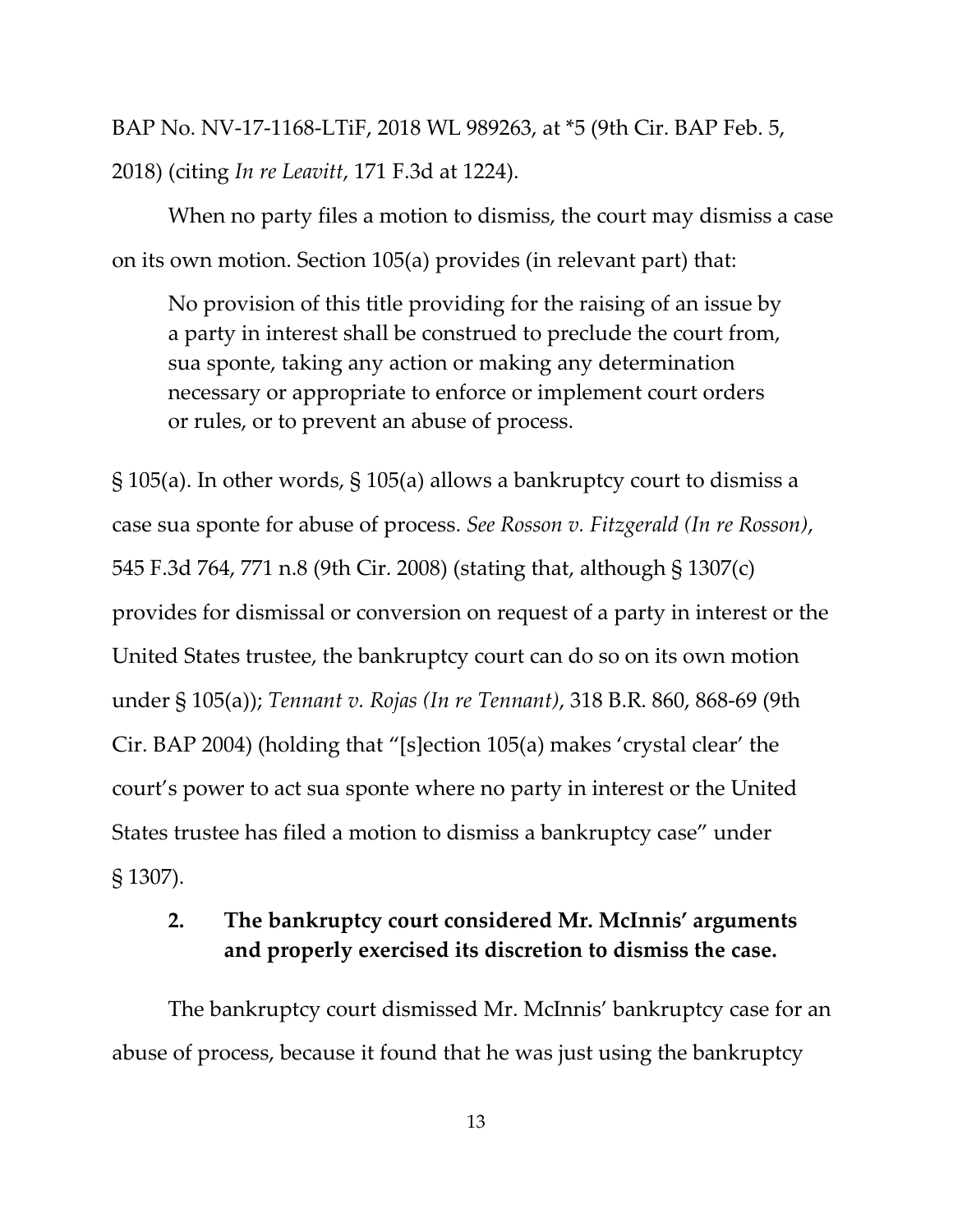process to hinder or delay the County's efforts to sell the Subject Lots. We discern no error.

We have stated that, "[w]hen a bankruptcy filing is motivated by a desire to delay a creditor from enforcing its rights in an ongoing dispute, the filing is an abuse of process." *In re Bayati*, BAP No. CC-16-1072-KiTaKu, 2016 WL 5848892, at \*4 (9th Cir. BAP Oct. 5, 2016), *appeal dismissed as moot*, 689 F. App'x 867 (9th Cir. 2017) (citing *Jones v. Bank of Santa Fe (In re Courtesy Inns, Ltd.)*, 40 F.3d 1084, 1090 (10th Cir. 1994)).

Mr. McInnis admits that he filed his petition solely to halt the sale of the Subject Lots. In his appellate brief, he states that the County's actions "caused [him] to repeatedly file bankruptcy hastily to stop their illegal unconstitutional land grab!" He even told the bankruptcy court that he repeatedly filed for bankruptcy "in an emergency to protect [his] asset from being stolen for 20 cents on the dollar." The bankruptcy court accurately recounted his history of bankruptcy filings on the eve of foreclosure sales, which were designed to frustrate a single creditor, rather than rehabilitate his consumer debt. It also noted that none of his eleven prior cases were successful and that most were dismissed for Mr. McInnis' failure to file required documents. We agree with the bankruptcy court that Mr. McInnis' repeated bankruptcy filings (with little effort and no apparent intention to complete the bankruptcy process) were improper and constituted an abuse of process warranting dismissal under § 105(a).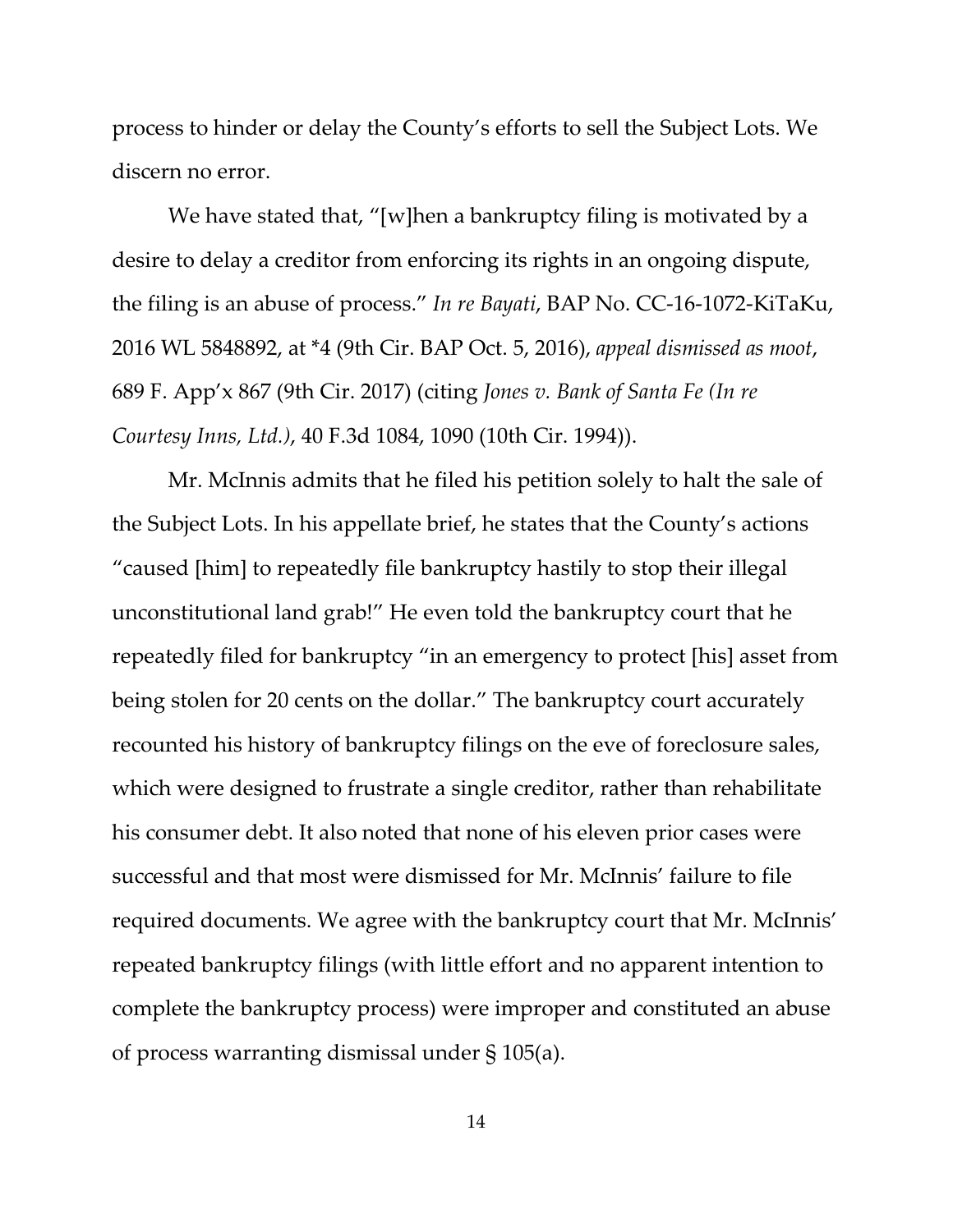Similarly, the § 1307(c) analysis also provides a basis for dismissal for bad faith. The bankruptcy court found that Mr. McInnis unfairly manipulated the Bankruptcy Code; filed multiple unsuccessful bankruptcy cases, many of which were dismissed for failure to file documents; and only filed for bankruptcy protection to frustrate the County's collection efforts. These findings amply support the Dismissal Order. *See In re Leavitt*, 171 F.3d at 1224.

Mr. McInnis argues that the bankruptcy court failed to take into account his emotional, physical, or financial situation. He also argues that the bankruptcy court did not employ its discretion or consider his declarations and exhibits, including his discussion of the County's "political retribution" against him and its improper foreclosure tactics. But the bankruptcy court considered Mr. McInnis' arguments and exhibits, even those contained in a declaration filed half an hour before the OSC hearing. The bankruptcy court was aware of Mr. McInnis' position concerning his father's health, the recession's effect on his finances, and the County's alleged wrongdoing. It found that, given the totality of the circumstances, including the multiple unsuccessful bankruptcy filings intended to hinder or delay the County, Mr. McInnis was abusing the bankruptcy process. The bankruptcy court did not abuse its discretion.

Mr. McInnis further argues that we should reverse the Dismissal Order because his father's health has improved, the criminal charges were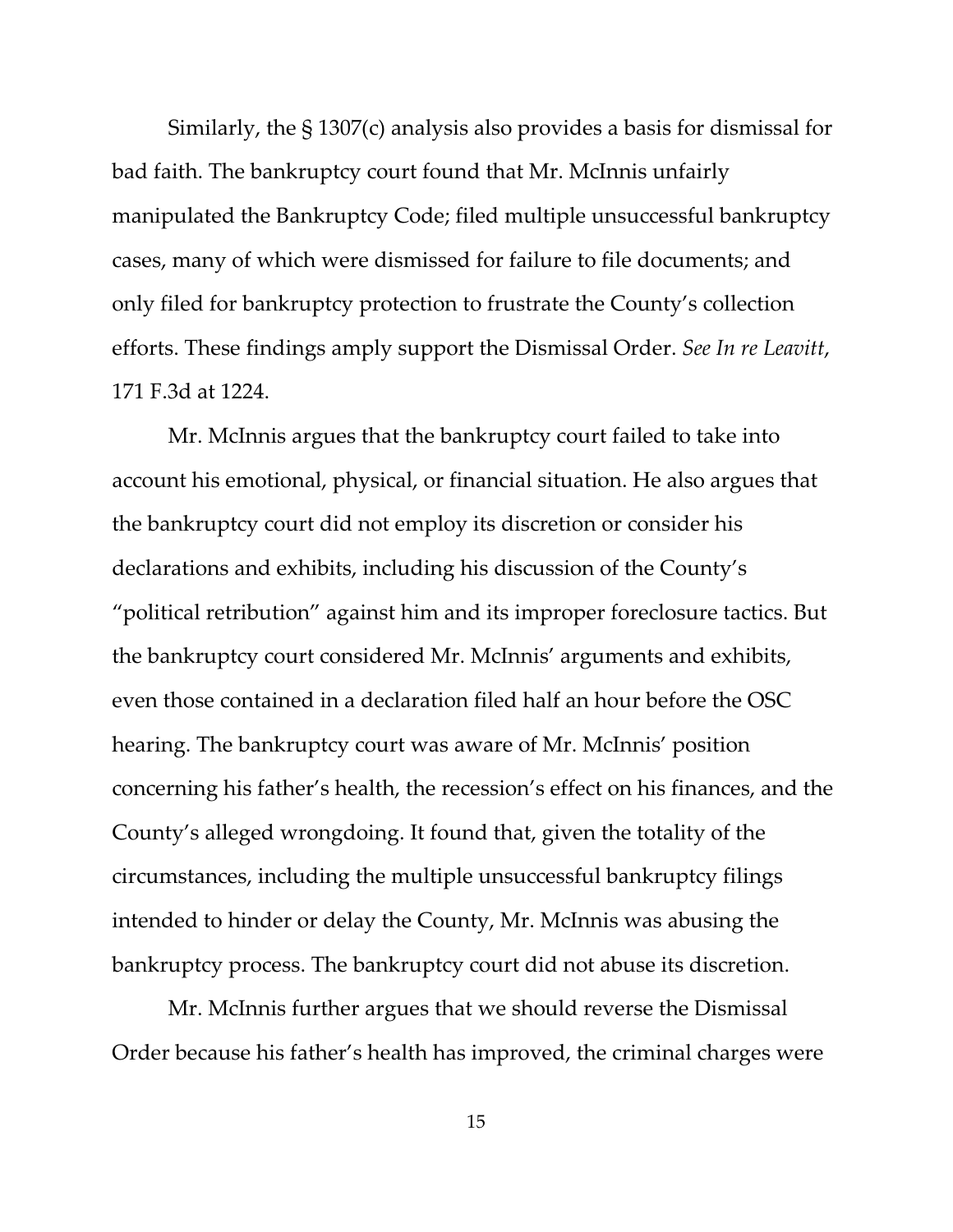dropped, and the recession is over, so he is "now able to complete the bankruptcy process from beginning to end." He represents that he cannot afford an attorney but will utilize "counseling, video tutorials, and self explanatory forms" to navigate the bankruptcy process on his own.

Mr. McInnis' history of repeated filings that went nowhere gives the lie to his proffered sincerity. Between June 2016 and May 2017, he filed four bankruptcy cases, all of which were dismissed for failure to file required documents. This most recent case followed the same dismal pattern. His story is also changing: he previously represented to the bankruptcy court that he was close to hiring an attorney and that he "just need[ed] to meet and decide on one of two candidates," which would allow him to complete the bankruptcy process, yet now claims that he can successfully manage his chapter 13 case on his own.

Moreover, even accepting Mr. McInnis' sincerity, the bankruptcy court did not permanently bar Mr. McInnis from ever filing for bankruptcy protection. Even during the two-year bar, it allowed Mr. McInnis to seek bankruptcy protection if he receives prior approval from the court. The bankruptcy court was within its discretion to dismiss Mr. McInnis' case.

## **3. The bankruptcy court's orders confirm a two-year bar on refiling.**

Mr. McInnis does not challenge the imposition of a bar on refiling a bankruptcy petition but argues that the bar is only one year. He claims that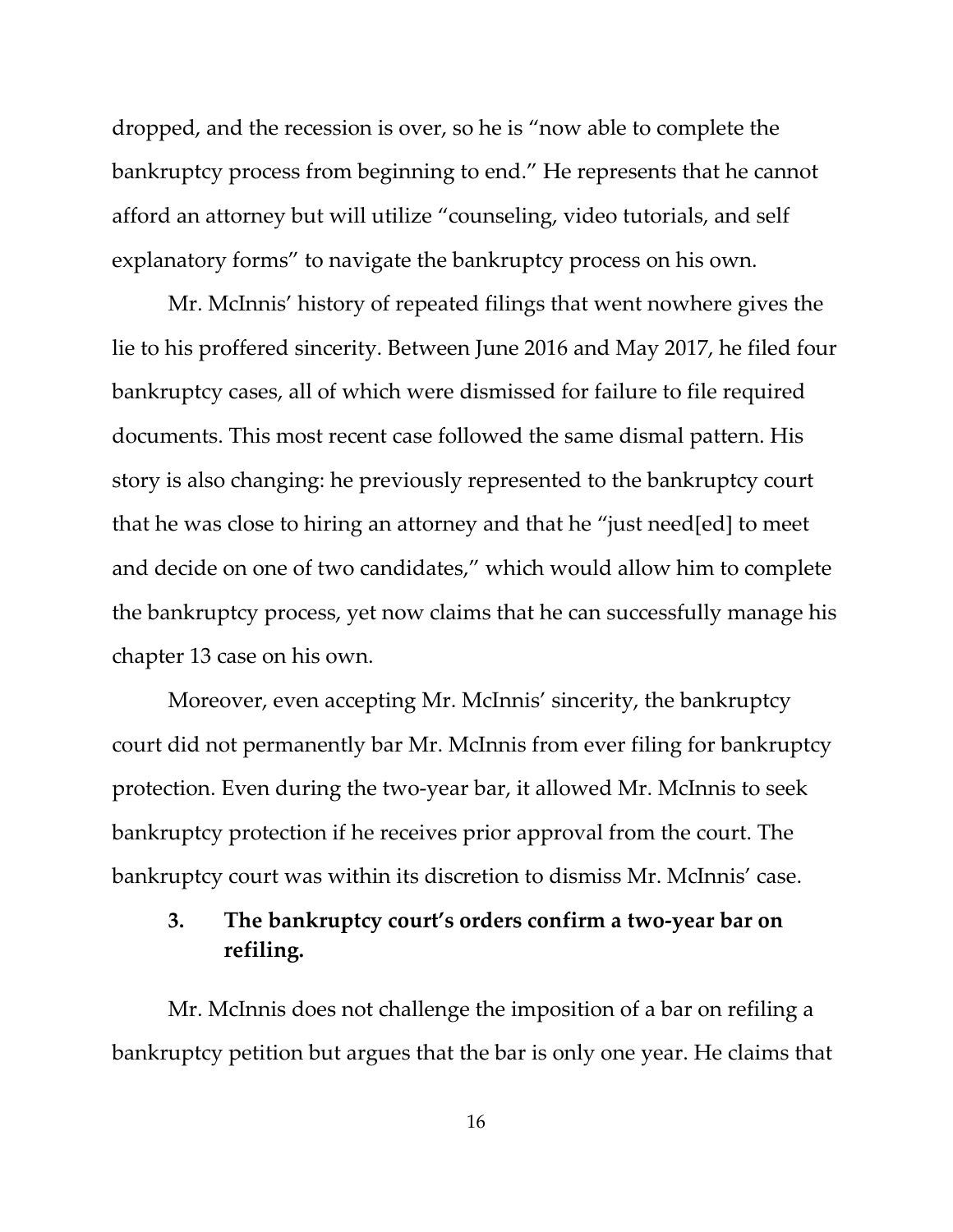the bankruptcy court imposed a one-year bar at the hearing, but that "the transcriber didn't correctly hear and transcribe the judge[']s comments, because my notes state a 1 year ban . . . ."

We find no indication that the bankruptcy court intended to impose a one-year bar. The OSC raised the possibility of a two-year bar, ordering Mr. McInnis to show cause why his case should not be dismissed with a bar on refiling "for a period of two years . . . ." At the hearing, the bankruptcy court orally stated that it would impose a bar on refiling but did not specify its duration. The subsequent Dismissal Order (which was even titled "Order Dismissing Case with Prejudice and Two-Year Bar on Refiling") imposed in no uncertain terms a two-year bar on refiling.

Even if there was a conflict between the bankruptcy court's oral ruling and the Dismissal Order, the court's written order prevails over any oral statements in court. *See Rawson v. Calmar S.S. Corp.*, 304 F.2d 202, 206 (9th Cir. 1962) (stating that the court's oral "comment is superseded by the findings of fact. The trial judge is not to be lashed to the mast on his off-hand remarks in announcing decision prior to the presumably more carefully considered deliberate findings of fact"). We decline to modify the bankruptcy court's two-year bar on refiling.

## **B. The bankruptcy court did not abuse its discretion in denying the Motion to Extend Deadline.**

Mr. McInnis argues that the bankruptcy court erred in not extending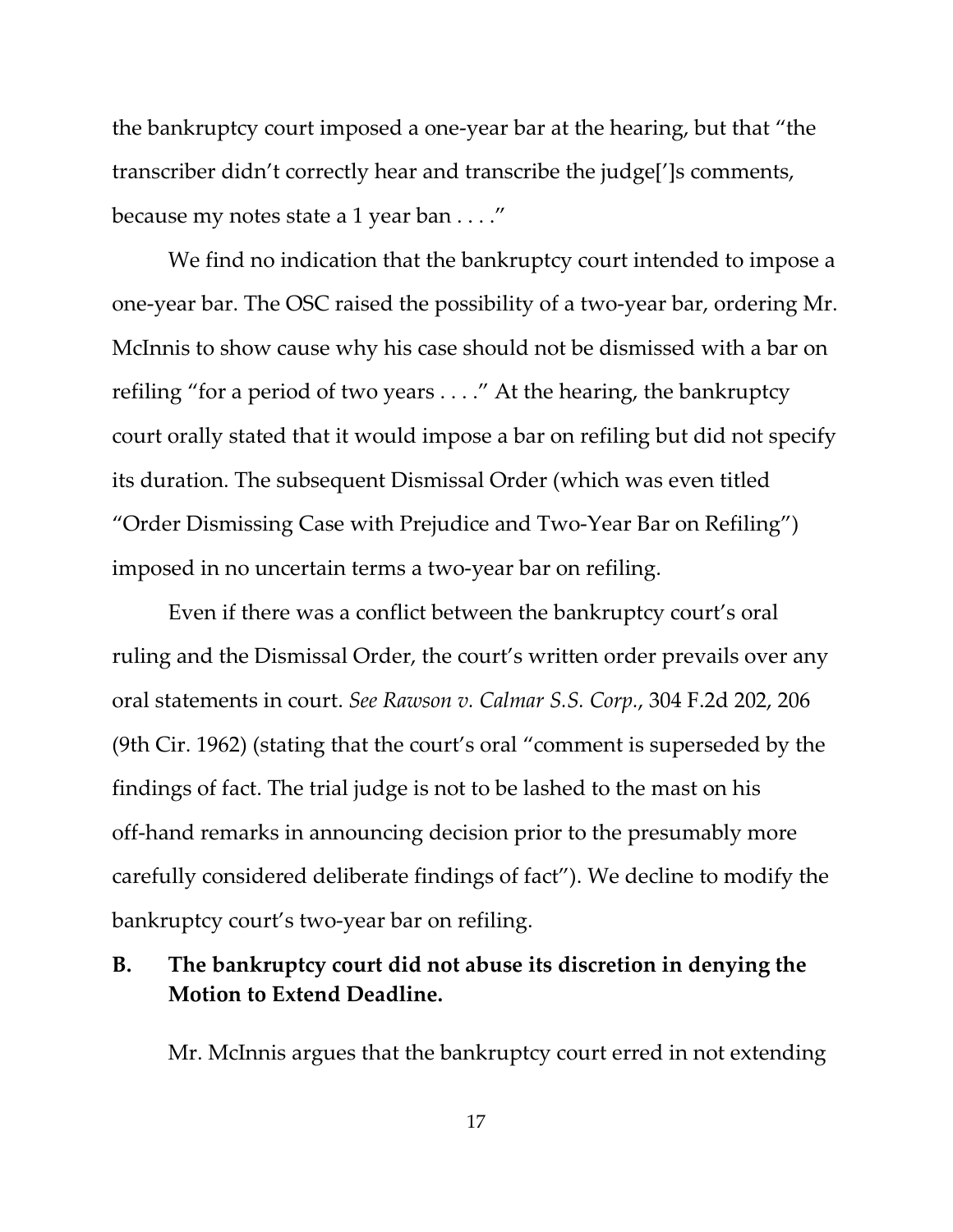the deadline for him to file his schedules, plan, and other required documents. He raises the same issues already discussed – that the bankruptcy court did not take into account his emotional, physical, and financial situation. We again disagree.

Rule 1007(c) provides in relevant part that "the schedules, statements, and other documents required . . . shall be filed with the petition or within 14 days thereafter . . . ." Rule 1007(c). The court may grant an extension of time to file these documents, but "any extension of time to file schedules, statements, and other documents required under this rule may be granted only on motion for cause shown . . . ." *Id.* We have reiterated that "[e]xtensions of time under Rule 1007(c) are not handed out as a matter of course, but only upon a showing of cause." *In re Tillman*, 2008 WL 8462961, at  $*4$ .

The bankruptcy court determined that Mr. McInnis' reasons for needing an extension beyond the initial fourteen days were not "credible." It cited his eleven prior bankruptcy cases, many of which were dismissed for failure to file required documents. For the same reasons explained above, we hold that the bankruptcy court did not abuse its discretion in holding that Mr. McInnis failed to establish cause warranting an extension.

Moreover, in light of our affirmance of the Dismissal Order, we could not grant any effective relief even if we were to determine that the bankruptcy court erred in denying the Motion to Extend Deadline (and it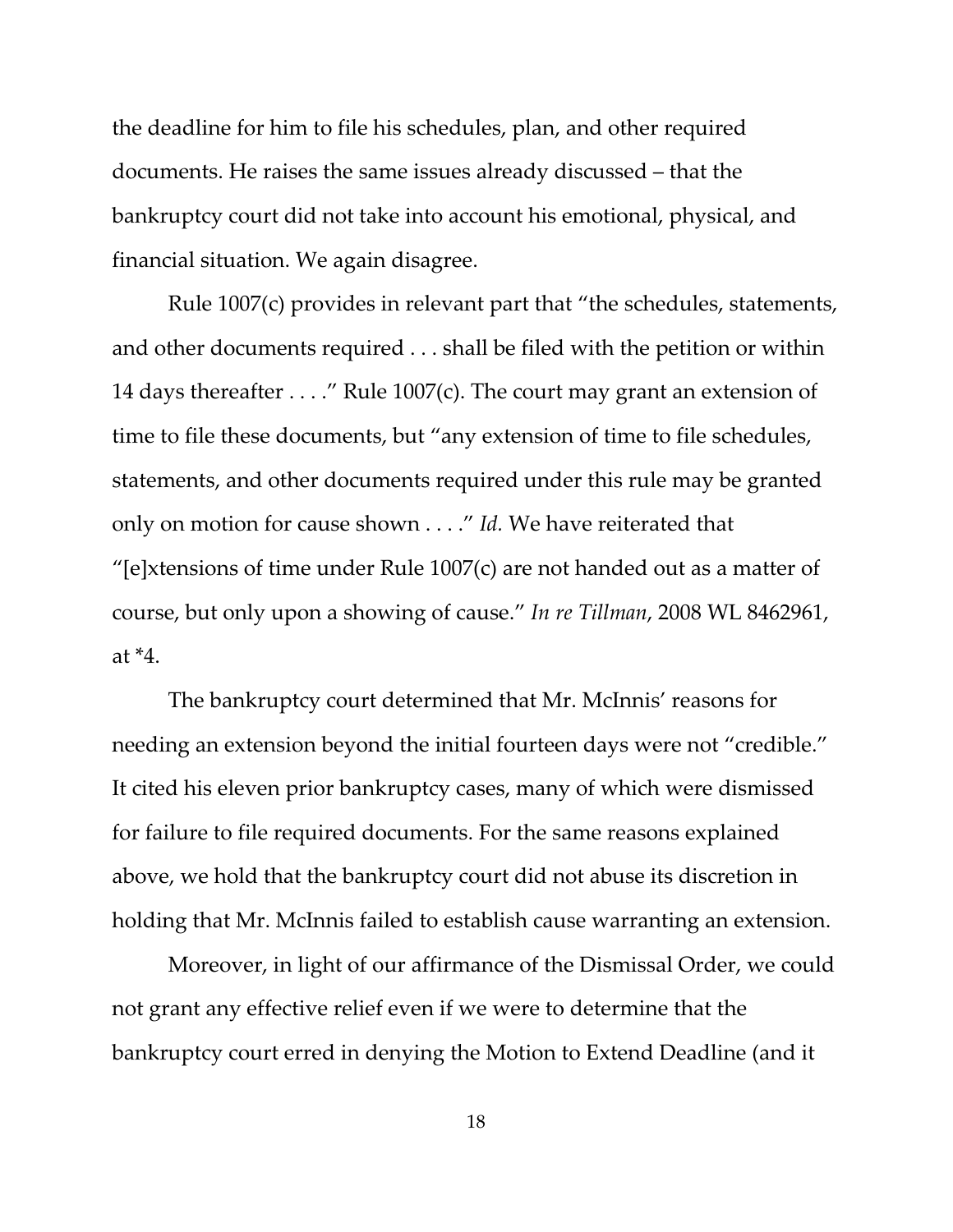did not). The appeal of the Deadline Extension Order is thus moot.

# **C. The bankruptcy court properly held that the Motion to Impose Stay was moot.**

Mr. McInnis does not directly address the Stay Order, which was premised on the dismissal of the bankruptcy case. We agree with the bankruptcy court that the Motion to Impose Stay was moot once the court dismissed the case.

A case becomes moot "only when it is impossible for a court to grant any effectual relief whatever to the prevailing party." *Campbell-Ewald Co. v. Gomez*, 136 S. Ct. 663, 669 (2016) (quoting *Knox v. Serv. Emps. Int'l Union, Local 1000*, 567 U.S. 298, 307 (2012) (internal quotation marks omitted)).  $\textdegree$ [A] case is moot when the issues presented are no longer 'live' or the parties lack a legally cognizable interest in the outcome." *City of Erie v. Pap's A.M.*, 529 U.S. 277, 287 (2000) (quoting *Cty. of L.A. v. Davis*, 440 U.S. 625, 631 (1979)).

The bankruptcy court properly denied the Motion to Impose Stay as moot, because it had dismissed Mr. McInnis' bankruptcy case and could not impose a stay in the absence of a bankruptcy case. *See Armel Laminates, Inc. v. Lomas & Nettleton Co. (In re Income Prop. Builders, Inc.)*, 699 F.2d 963, 964 (9th Cir. 1982) ("Once the bankruptcy was dismissed, a bankruptcy court no longer had power to order the stay . . . ."); *Pacifica Park Apartments, LLC v. U.S. Bank Nat'l Ass'n*, No. CIV-F-13-0164 AWI, 2013 WL 5348072, at